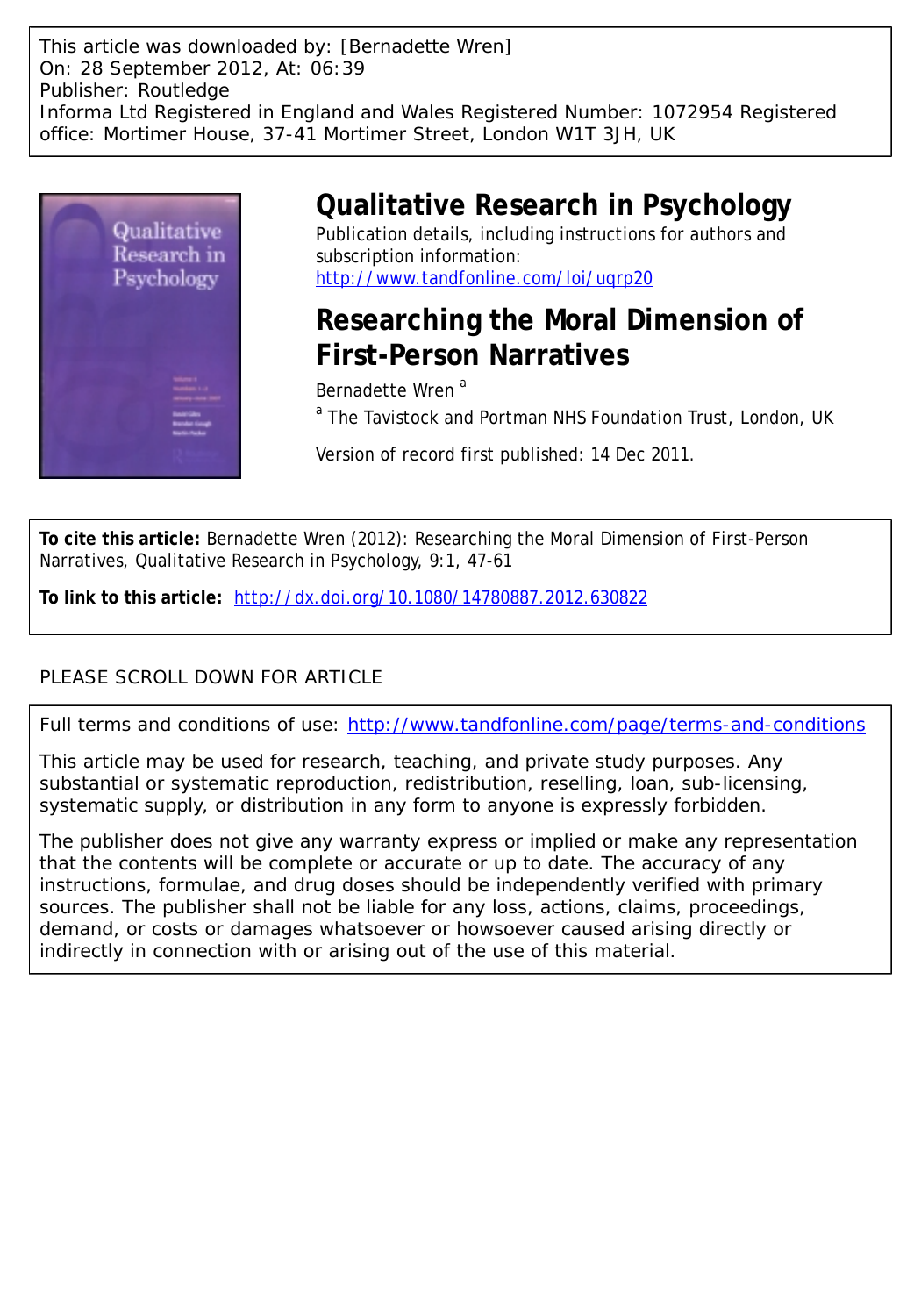*Qualitative Research in Psychology*, 9:47–61, 2012 Copyright © Taylor & Francis Group, LLC ISSN: 1478-0887 print/1478-0895 online DOI: 10.1080/14780887.2012.630822



## **Researching the Moral Dimension of First-Person Narratives**

BERNADETTE WREN

The Tavistock and Portman NHS Foundation Trust, London, UK

*Research with reflexive, narrative accounts has grown in popularity within psychology, not least because it legitimates the deployment of clinical skills. These skills are often directed toward evaluating the quality and substance of narratives according to criteria that are intrinsic to models of psychological well-being and clearly relate to professionally held moral goods. I describe a tension for the clinician-researcher between, on the one hand, evaluating a narrative according to widely accepted norms of "good" storying and, on the other, allowing the participants' own ethical logic to be privileged. Using narrative extracts from a project on parents of transgendered teenagers, I illustrate these two broad approaches to reading reflective narrative accounts. I argue that we require more studies taking a direct interest in the ordinary, unremarkable work of ethical accounting within a local moral order. Research that focuses on the moral particularity of each participant could help us both in understanding the way that ethical reasoning guides action—grasping how participants' uncertainties are expressed in the vocabulary of moral choice—and in deepening our scrutiny of the meaningfulness and relevance of our preferred clinical judgements and the ethical biases they reveal.*

**Keywords**: ethical accounting; narrative research; psychological well-being; research reflexivity; transgender adolescents

## **Introduction**

Recent years have seen a marked increase in the popularity of qualitative research in general and reflexive narrative accounts in particular in psychological research. Qualitative research by interview, eliciting participants' self-revealing self-stories, is described in a host of recent publications and beginning to make a regular appearance in mainstream peer-review journals. More clinical psychologists in training elect to do "exploratory" firstperson research, organising interviews around open-ended questions relating to "the (lived) experience of" participants. The aim is to generate rich data for qualitative analysis (usually a form of broadly thematic or narrative analysis). The elicited material we call reflexive narrative accounts; they refer to people's tellings of significant events, predicaments and relationships in their lives. In such accounts people typically take the opportunity to interpret their behaviour and its effects, to explain or justify their actions and to articulate their intentions and understandings. Gough and Madill (2007) note that this kind of study is often taken to be paradigmatic of qualitative research.

Correspondence: Dr. Bernadette Wren, Consultant Clinical Psychologist*/*Systemic Psychotherapist Head of Psychology, The Tavistock and Portman NHS Foundation Trust, Tavistock Centre, 120 Belsize Lane, London, NW3 5BA, United Kingdom. E-mail: BWren@tavi-port.nhs.uk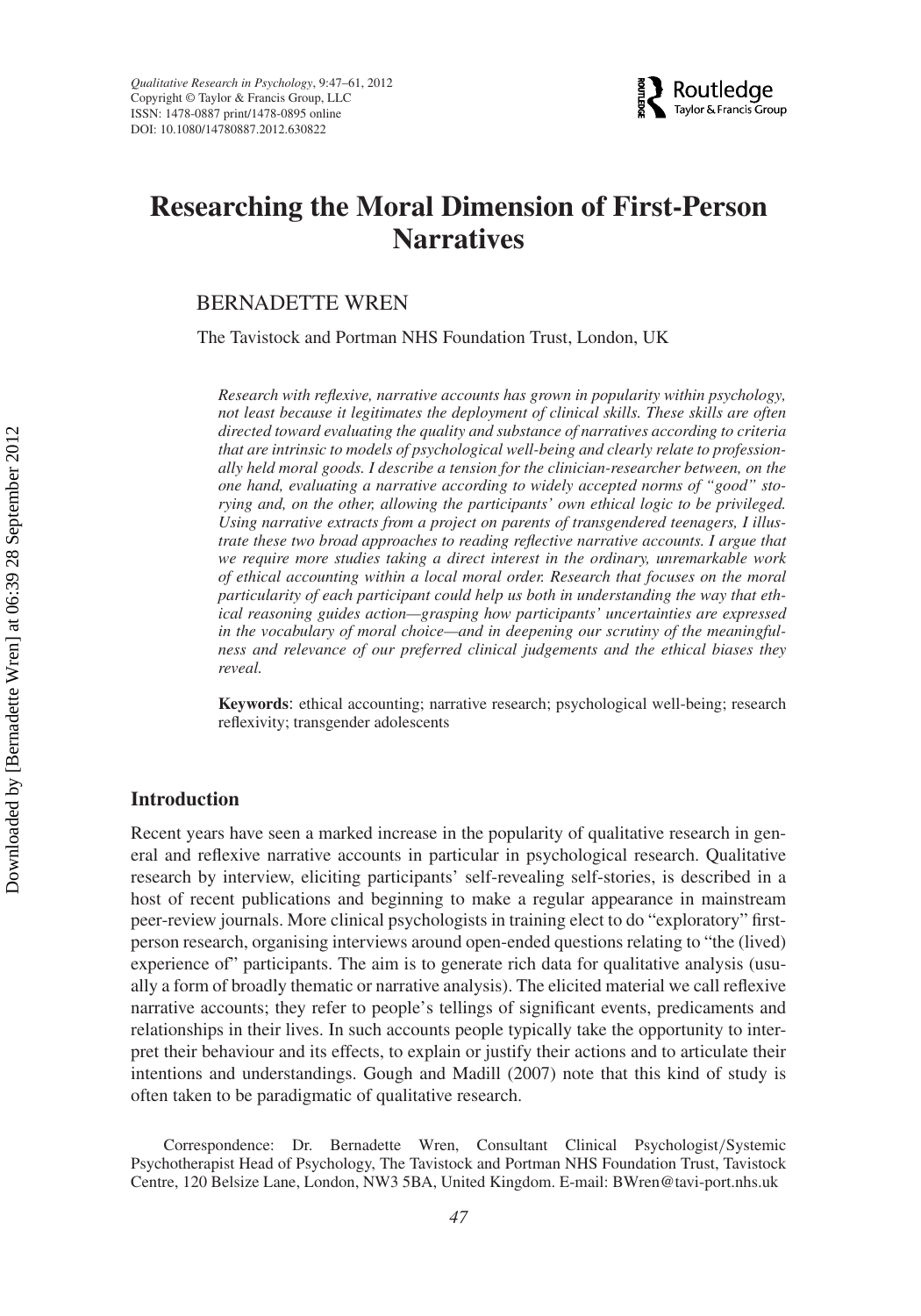#### *48 B. Wren*

In this article, I argue that narrative accounts are always normative, always revealing the narrators' value-based assessments of their own wishes, intentions and actions and those of others. In turn, researchers who are clinicians often cannot forego the habitual clinical stance and regularly take up the opportunity to evaluate how good a narrative their participants offer. They typically look for evidence of various story-telling competencies, that is, a sense of agency, responsibility-taking, reflexivity, coherence, and so on, which have a strong ethical underpinning. I give some examples in what follows of studies (my own included) in which the researcher makes sense of participants' stories according to criteria that clearly link to ethical ideals which are themselves embedded in models of psychological well-being. I describe a tension for the clinician-researcher between, on the one hand, evaluating a narrative according to such widely accepted norms of good storying and, on the other, allowing participants' own ethical logic to be privileged. Using two short narratives from a project on the parents of transgendered teenagers, I illustrate these two broad approaches to analysing reflective narrative accounts.

## **The Artfulness of Reflexive Self-Narrative**

Across a range of disciplines, the centrality of the narrative form in our ordinary social lives is widely recognised. The value of the form, for its potential to store knowledge and experience, its appeal to even very young children, and its ubiquity in their speech, all confirm this centrality. Of course "narrative" is always understood generously; people represent their experience in a host of forms—in excuses, complaints and explanations, ways that we could see as overlapping with narrative form. But whatever the form of telling, we tend to think of all narrative accounts as in some fashion constructed. Our psychological understanding in the fields of perception and memory have developed to the point where we handle ideas of "faithful" and "accurate" reporting with circumspection and appreciate the creative work involved in reporting on past events and experiences. Some events and experiences are not easily remembered or captured in words, and while there are physical and social constraints on the plotlines available to us, we have some freedom in the way we make and tell our stories.

Our inventiveness also comes into play when we refresh our narratives in the light of subsequent experience. Stories about important life events are often refined over time and across different contexts of telling; we edit and resignify the meaning of our feelings, intentions and beliefs. Shotter (1993) points to a distinction between backward-facing stories providing fairly coherent and well-organised accounts of remembered episodes, and forward-looking reviews (and re-reviews) which draw fragments of stories together in a new synthesis which may work for the narrator in a new way.

So despite the apparent simplicity of the storytelling template—beginning*/*purpose, middle*/*action-fact, end*/*outcome (Meyers 2004)—nothing about the telling or understanding of a story is simple. As Atkinson (1997) writes,

The ubiquity of the narrative and its centrality to everyday work are not license to simply to privilege those forms. *...* We need to attend to how socially shared resources of rhetoric and narrative are deployed to generate recognisable, plausible and culturally well-formed accounts. *...* Autobiographical accounts and self-revelations are as conventional and as artful as any other mode of representation. (Atkinson 1997, p. 341)

The work of Bruner (1990) on understanding people's self-stories as folk psychology has been influential in placing narrative centrally in contemporary psychology. For Bruner,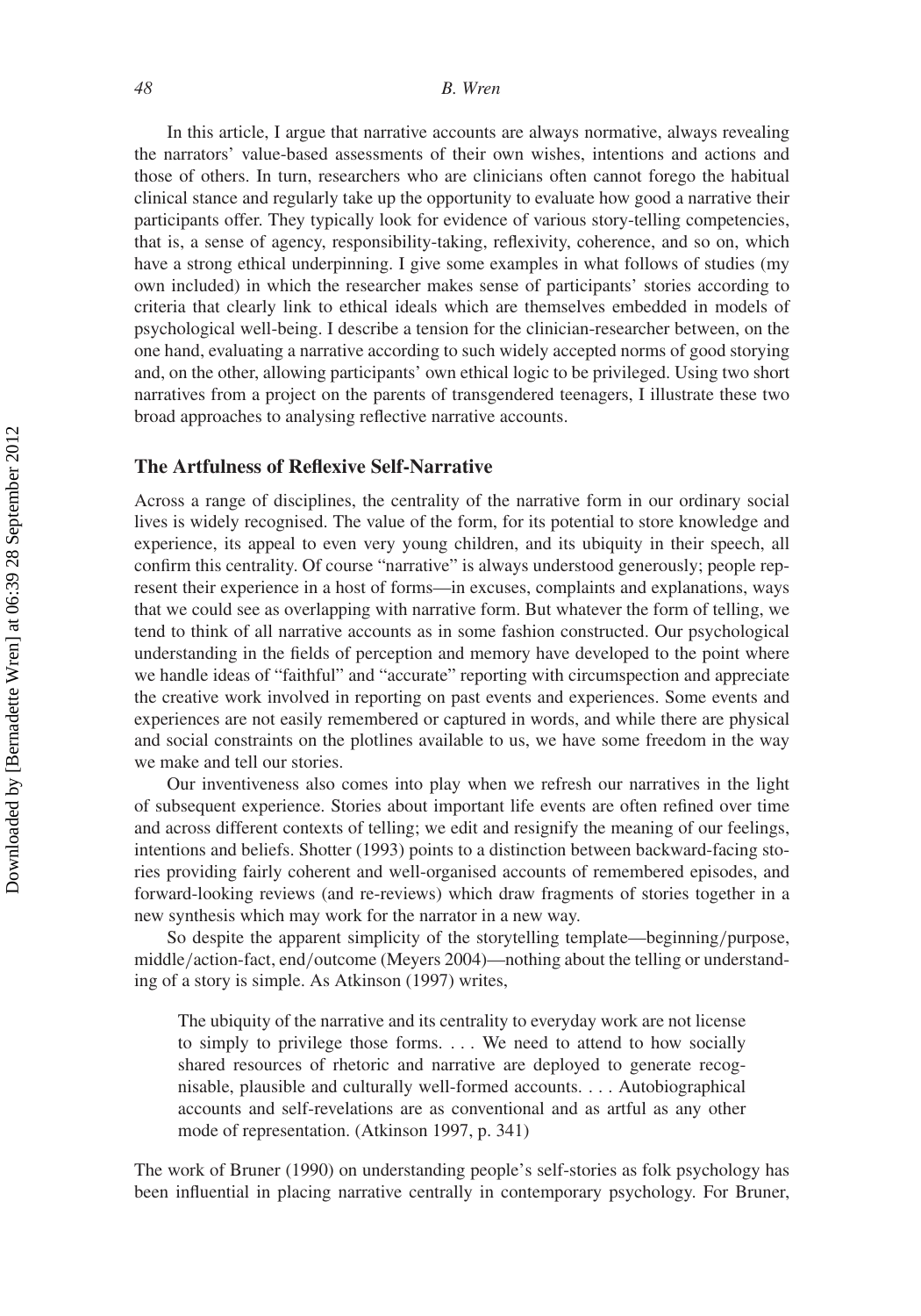folk psychology is always a narrativised psychology and always interpretive. From the earliest stage of development, he argues, we are drawn to telling and listening to stories for their power in mitigating or at least making comprehensible a deviation from a canonical cultural pattern. The aim of a narrator is to negotiate a reasonably plausible account between the canonical demands of a culture and the idiosyncratic world of beliefs, desires and hopes. The task of mitigation is achieved, Bruner argues, by the storyteller appealing to the intentional states of the actors.

### **Reflexive Self-Narrative as Reports on a Moral Career**

In clinical research studies with reflexive narrative accounts, the participants are almost invariably people in marginalised niches or in various kinds of problematic predicaments, whether mental health service users or not, for example, the physically or mentally unwell, the children of the ill, ill children, minority sexual groups. Their stories are of interest because they are about seeming departures from the norm. In open or semi-structured interviews, the participants are encouraged to talk at length about their situation, what they have endured, how they have coped, what they have learned, what impact their problem has had on their relationships and how they mean to face the future. A feature of such accounts elicited in open-ended interviews is often that they involve much justificatory talk about participants' actions, feelings, beliefs and stances. They typically involve making judgements about what participants did or ought to have done or might do in the future, and their critical evaluation of the actions and intentions of others. People even prepare for how their actions might be viewed in the future. In this way, narratives become sites for people to show how they managed agency and responsibility, how they negotiated ethical challenges; tellers are reporting on their moral career.

## **Reflexive Self-Narratives in Clinical Research: The Making and Display of Meaning**

The popularity of research on reflexive narrative accounts amongst clinical researchers can be partly understood in recognising that it allows them to put to use their clinical skills. These skills include careful interviewing, following feedback, unpacking meanings and entertaining contradictory and multiple perspectives. As reflexive researchers, they also know to keep an eye on themselves as interviewers. Clinicians know that questions are interventive, never neutral, that interviews never simply elicit a story already known but contribute to the construction of a new account with its own effects Burck (2005). Clinicians also recognise that, as listeners, they have an active role in shaping the accounts they solicit. Our clients may offer well-rehearsed tales or may improvise a new tale, constrained by a sense of what they think the clinician will accept. The clinician is aware that her reaction—to accept or question the version presented—plays a part in the way the story develops and the way the storyteller's identity is reaffirmed, undermined or altered (Rosenwald 1992).

Potter and Hepburn (2005) have criticised qualitative researchers for, amongst other errors, their failure to account for the impact of the interviewer's role in eliciting accounts and their influence on shaping the material elicited. But clinicians for whom self-reflexivity is a consistent feature of their therapeutic practice will be aware of the constraints created by the interview context. They will recognise that for participants in research or clinical work, the recounting of the story offers an opportunity to both make meaning in particular ways *and* display their meaning-making skills.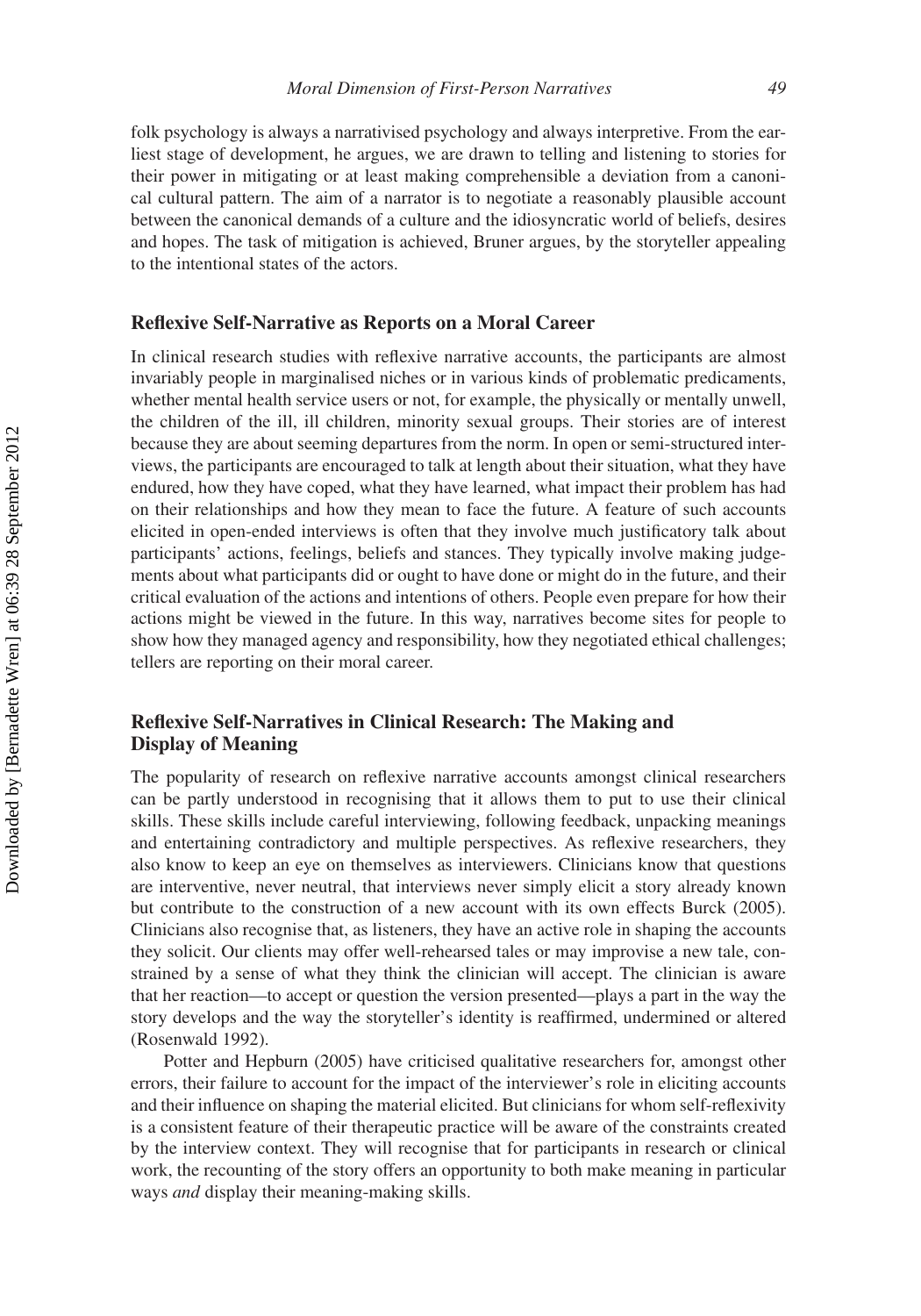## **Clinician's Evaluative Stance: Appraisal of a "Good" Story**

When planning the skilful elicitation of such narrative accounts, the clinician-researcher faces the dilemma of selecting an appropriate and fruitful theoretical frame and method of analysis to guide the analytic work. If all narrations are normative, then it also the case that when clinicians listen to narratives in everyday work their stance is typically a highly interpretative and evaluative one: as clinicians, we assess clients' stories and our own reactions to them for clues about how to help, to intervene, to produce change. Using the framework of our preferred theories of psychological trouble and of change, we make an evaluation of the substance and quality of our client's narrative. We may assess its plausibility, its consistency across time and situations and its relation to the speaker's conduct in the room. We are alert to absences of self-awareness, authenticity, of a sense of agency, of appropriate concern for others. As clinicians we use these observations and interpretations to begin to hypothesise about how an account relates to the presenting problem, how it may allow for the possibility of new perspectives and new information, or to create a shift in understanding. Overall, we have a concern for what makes a good narrative, a concern driven by theories about how we understand the speaker's predicament and our ideas about how he or she can be helped.

One good example of such work is the study of Stern et al. (1999), who explored the accounts of a small number of carers coping with the sustained distress and disruption of an adult relative with psychosis. Based on their analysis of a small number of interviews carried out by a clinician, they describe the way that some carers managed to reconstruct a sense of their place on the world which enabled them to cope with the changes and articulate an understanding that was congruent with their belief system. Other carers could not find a narrative of the illness that moved their understanding on from the point of disruption; they were stuck with repetitive, "frozen" narratives which did not enable them to actively reconstruct a sense of their lives as meaningful in the face of the changes. One participant says about living with her daughter:

She makes me very upset and miserable *...* I cannot rest *...* all the time she is just quarrelling with me. She sees it as my fault *...* I do not feel happy with her around me. Anything I say, she takes it the wrong way and twists it. I do not think she can control it. *...* she should take her tablets, but she does not.

These researchers say that "in the face of profound disruption, containing stories of what is happening may emerge, or there may actually be 'narrative wreckage.'"

Using their clinical knowledge and experience, they boldly imply an evaluation of whether the story told by a participant is the best possible story, or even an adequate one, for taking his or her life forward from this point.

## **Frank's Evocative Categories of Illness Narratives**

In a research project of my own, I elicited stories of parents living with an adolescent with atypical gender identity development (Wren 2002). In these accounts, the tellers certainly needed to account for their child's deviation from the canonical pattern of child development and, for many, their own deviation from the cultural norm of viewing transgenderism as alien and repellent. I analysed transcripts of long open-ended interviews. At one point in the analysis I borrowed the broad but evocative categories that Frank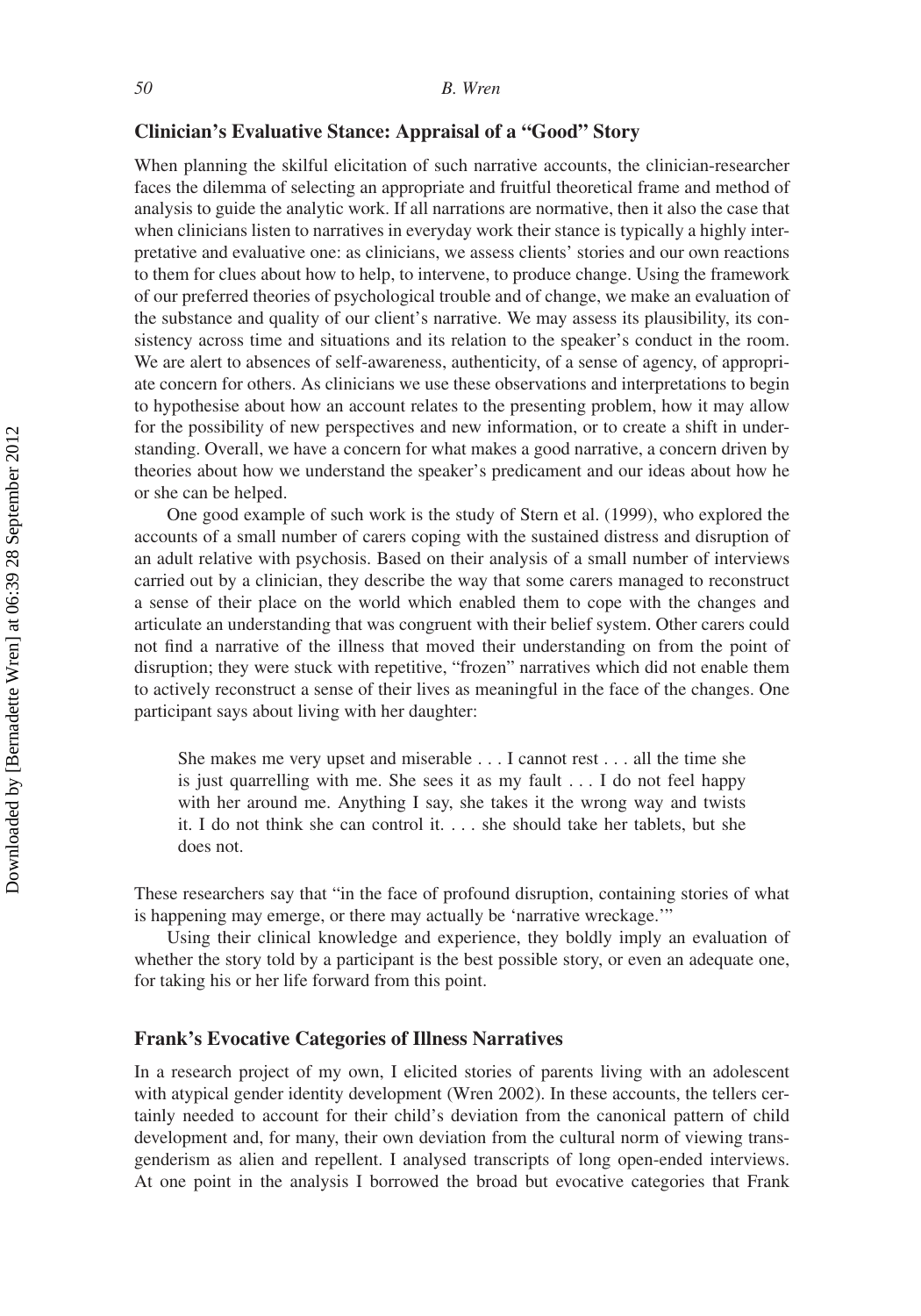(1998) developed for exploring the narratives of people with severe or chronic physical illness. What he termed the "restitution" story is the conventional or preferred illness story of getting ill, being treated and being restored to health. I argued that parents facing an adolescent's gender conflicts might opt to perform, in the interview, a version of this illness account. Some stories revealed an expectation that therapy would enable the child to give up notions of transgenderism and get back on a "normal" developmental track. Alternatively, and still with restitution in mind, some parents hoped that that if their child could speedily get sex reassignment treatment they would readily adjust to a new body and role, with past suffering and gender conflicts forgotten. Frank calls this kind of hopefulness "triumphant optimism." One participant was the mother of Ollie, who has tried to live and be accepted in the male role for five years and now, aged fifteen, was hoping to have surgery confirming him as male. I interpreted her account as revealing a wish for certainty, clarity and coherence in the face of considerable emotional and practical complexity.

It makes it sound as if we all went 'O alright Olly, fine.' It wasn't like that at all. But at the end of the day if that's the way Olly is, or people can say, if you use the word 'want,' if that's what Olly wants or if that's what Olly needs or that's what Olly is, whatever word you choose. He's our family. It doesn't make any difference, he's still a living, caring person. People are multifaceted. His gender is actually at the end of the day his own business. He is still a really good person. He's intelligent, he's clever, he's funny, and he's caring. And that's what we all want, an all-round *...* so ultimately his gender is his own business. What he needs is support *...* and I've looked at it through every angle and that's the only area of conflict in his life. And it's not conflict for him. It's outside influences that cause him conflict. That's why he couldn't go to school for a long time. That's why he's very able to judge people instantly as to whether they're going to be approachable or not. So conflict is with the other people definitely, not with Olly. Olly knows who he is. And to get the best from Olly, which ultimately benefits me as well, I've got to support him in who he is. Seems quite straightforward to me actually.

I argued that problems arise for restitution narratives when they are inadequate to fit the situation as events unfold. For example, parents of cross-gender adolescents may find that they have either demonised a condition that is not going to go away or have failed to take account of the physical and psychological impact of the transgender predicament, even after treatment. That is, there may be too ready an acceptance, or rejection, of the changes involved for everyone, with a concomitant bid for greater certainty than the situation allows or an unwillingness to live with the painful complexity of the young person's situation. I will argue that elements of the latter are heard in the narrative of Olly's mother.

By contrast, in the "quest story" illness is shown to be lived as a condition from which something can be learned and this learning can be passed on to others. The suffering now has some meaning and value. Such accounts can sound at times like restitution stories, but the difference lies in the way in which the reality of the problem and concomitant suffering are recognised and respected. The processes the parents describe are likely to involve sustained attempts to face up to the personal and social changes implicated in transgenderism and to see those as generating opportunities for change in the parents' own sense of themselves. In telling their story as a quest, parents are forced to find a "grateful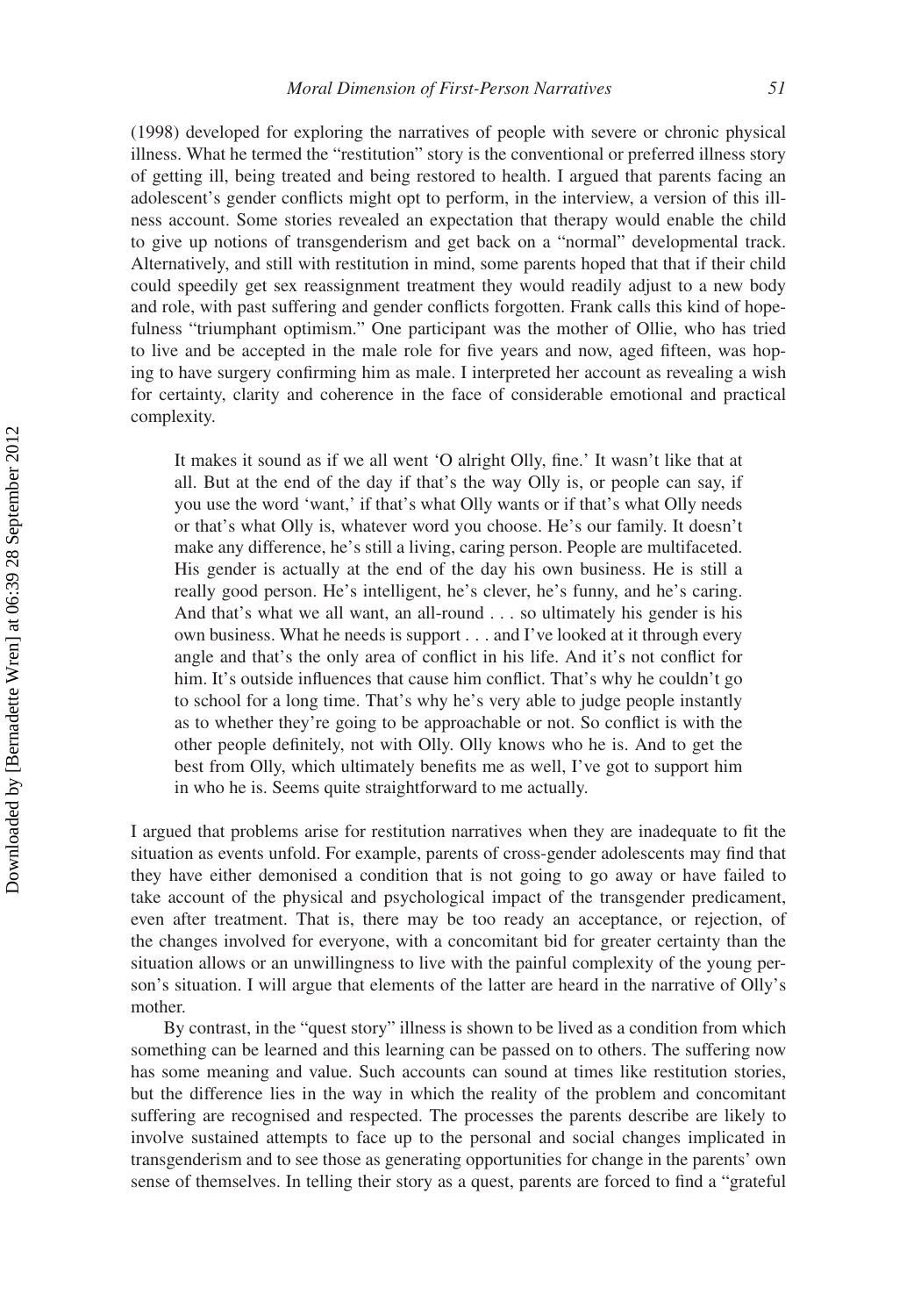life" (Frank 1998) in conditions that previously would have been considered unacceptable. Ben's mother's narrative has this quality.

- *Mother:* It was just, I know Ben is stubborn but maybe this is why she has been stubborn. *...* that this doesn't stop. I mean Ben would say things and then back off a bit but it was always coming back to it. And in a way Ben must be, I think I saw Ben as being very isolated without my support and I thought "that's not right." You know, I saw Ben going through all these problems on her own and I thought, "no." This is the point where the parent felt "no, I want to be there. I'm sure it's not beyond me to help Ben or just be there or learn a bit more."
- *Interviewer:* What did that mean to you in terms of the cost to you?
	- *Mother:* Nothing. No cost at all. Actually, I, Um, how can I put this into words? I was amazed that I would be the sort of person that would think that I'd be able to be in that position. I don't know I'd never been in that sort of position before. Um I think I'd run away from things in the past. And this wasn't going to go away. In a way I felt I was being utterly parental. That's the only way I can say it. It was setting aside what I wanted and listening to what Ben wanted and saying "OK, I may have to take this a bit more slowly than you because you've been with this for a while. But I'm prepared to Um to listen to what you want." And Um you know we had a conversation about the fact that we'd go on loving each other and that the spirit of Ben would still be there although this bit would be different. *...* I can remember crying at my loss of the wedding dress and babies but that was for me, that was crying for me.

## **Clinical Criteria for a "Good" Story**

In reflecting on such qualitative narrative research endeavours, I want first to highlight the assumption, detectable in the research by Stern and colleagues and by myself, that in interpreting stories of significance, it is legitimate for the clinical-researcher to make judgements on the "quality" of the account. In these studies, the researchers seem to value such qualities of stories as uncertainty, the acknowledgement of complexity, hopefulness, selfreflexivity, a concern to establish personal meaning, and a readiness to explore and take up the responsibility to act. This seems a forward-looking evaluation by the researchers, with "goodness" framed in terms of how useful this narrative will be in carrying the teller forward in her or his future projects (Shotter 1993). The clinician-researcher asks: What are the consequences for this person of maintaining this narrative? How is the teller positioned vis a vis significant others? How will the narrative be used? In what ways does it implicate others? How does it apportion responsibility and blame? These questions betray the operation of powerful ideas, held by the clinician-researchers, about a "good" or "better" story.

There is in fact a surprising amount of convergence across different mainstream models of psychotherapy on what counts as a good narrative, linked to implicit ideas of psychological health and well-being. In the Attachment literature, on which clinicians of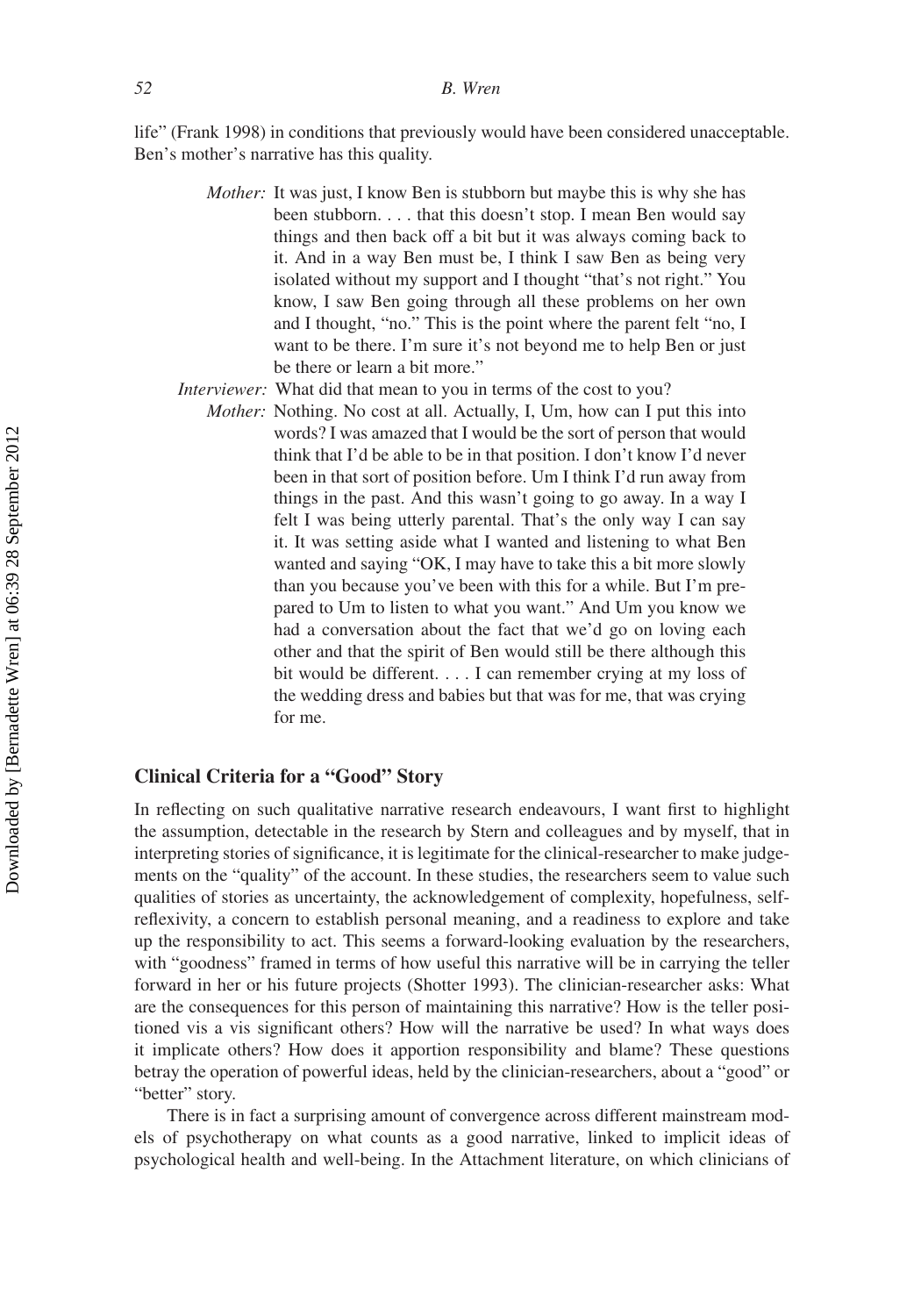several schools draw, the capacity to tell a compact, intelligible and perspicuous story about one's relational life, and to be aware of different perspectives, seems to be a critical part of resilience (Byng-Hall 1995; Fonagy et al. 1991; Walsh 2006). Underpinning this model has been the use of the Adult Attachment Interview (George, Kaplan & Main 1985) to elicit stories of past and current relationships and evaluate their quality as accounts. This analytic method, a form of discourse analysis, identifies characteristics of the narratives that refer both to form and content. Coherence, for example, describes a quality of storying that involves both plausibility and internal consistency, coupled with a tolerance for some uncertainty and contradiction.

Building on this analysis, Fonagy and Target (1997) have explored the capacity for "reflective function," detailing further the qualities of accounts that appear to be associated with psychological well-being. These include such things as the awareness of the opaqueness and defensive nature of mental states, the capacity to consider and tolerate different perspectives (the "otherness" of other minds) and emotional attunement. The validity of these criteria as markers of good psychological adjustment is shored up by empirical evidence that people who tell good quality stories of their relationships demonstrate secure attachments and transmit secure attachments to their children (Fonagy et al. 1991). Such good stories can be achieved regardless of early adverse experience. These ideas have been widely taken up by psychodynamic and systemic practitioners, and in the recent vogue for "mentalisation-based" treatments (Allen & Fonagy 2006).

In narrative therapy (e.g., White 2007), as well as in parts of the psychoanalytic narrative literature (e.g., Schafer 1992), it is the capacity for describing oneself and others differently that is the cornerstone of psychological change. Coming for therapy, people may bring narratives that exclude evidence of competence and well-being. The aspirations and commitments articulated in the client's narrative may constrain each other and set up conflicts and dilemmas. Clients are helped to consider the possibility of restorying their experience. The story is a living thing, and the clinician's job is to help the client creatively rewrite their account of events in such a way as to enable them to take the next step. Therapy involves developing an alternative story about a particular experience that makes as good a fit and might allow the teller to face the future more hopefully and courageously:

New discourses make new possibilities visible and new practices possible *...* it is assumed that new accounts of the self permit the generation of new lessproblem-saturated self-experiences. (Avdi 2005, p. 494)

Working within a narrative frame, the clinician may be curious about whether people are describing themselves as passive victims of circumstance, or as purposeful agents, or perhaps both in different contexts. In a new narrative the client can develop a richer, more complex, less monological story about their difficulties, with a more realistic sense of agency (e.g., Lysaker, Lancaster & Lysaker 2003). Work may be needed to involve the client's significant others to sanction this new account (White 2007). Flaskas (2009) calls these new stories "transformative narratives."

For a clinician concerned with matters of authenticity and consistency, a good narrative also needs certain qualities that would convince the hearer of its integrity, distinguishing it from stories that seem to involve self-deception or defensiveness. According to the narrative researcher Rosenwald, in assessing narratives we should look at the connexions that exist among the series of stories any individual constructs over the course of a life;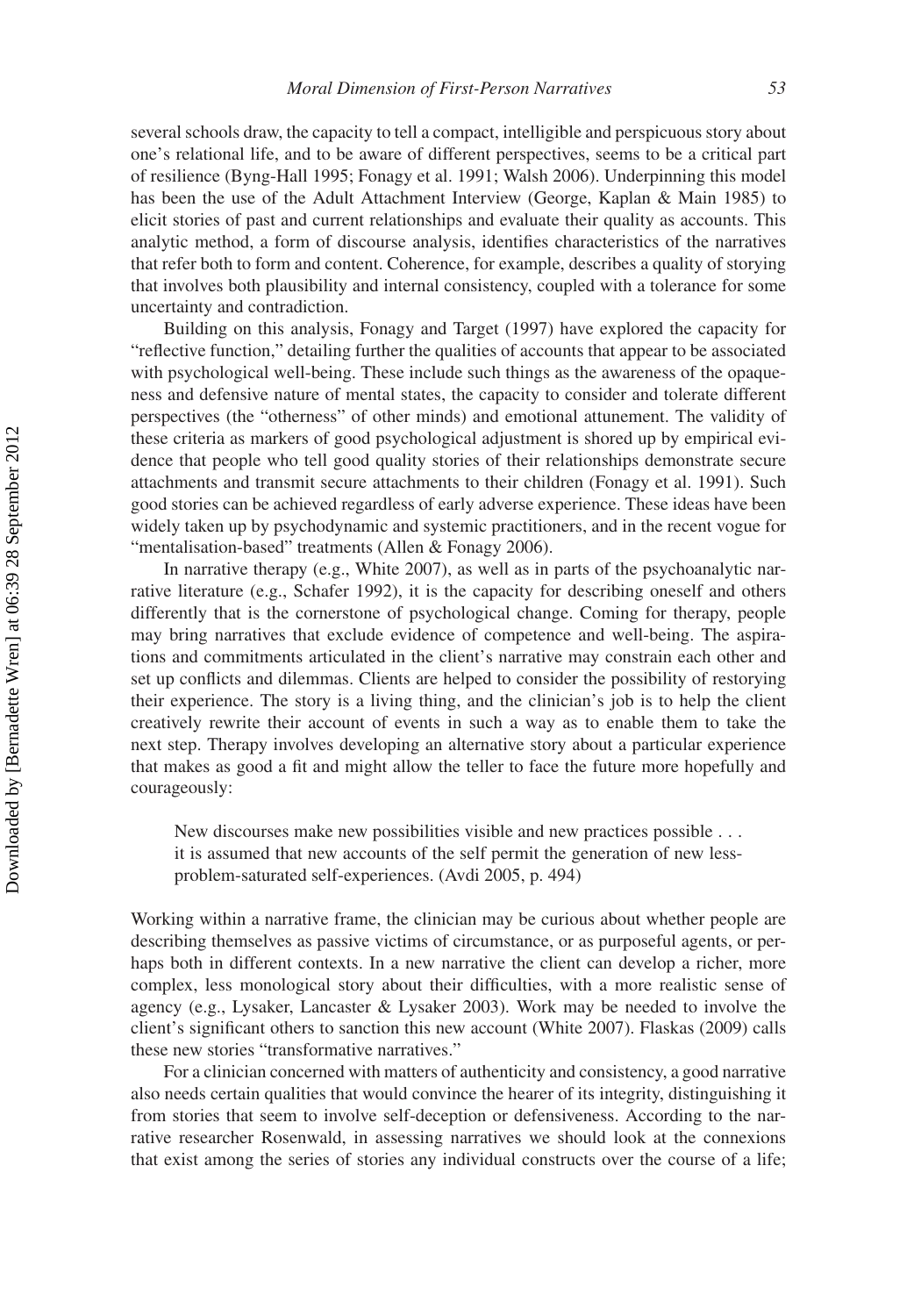#### *54 B. Wren*

a better story will contain more detail, be more complex and varied than its predecessors. Its generalisations will be supported by more instances. Rather than being free fictions, good stories are complex and layered; they retell the course of their own development (Rosenwald 1992).

Summarising in very broad terms the criteria for what would count as a "good" story across several different clinical models, valued stories are those in which the teller places herself centrally as an active agent, establishes the meaning and personal significance of the situation, incorporates disparate feelings and beliefs into a coherent and moderately consistent account (showing how the current story develops out of previous stories), builds empathy for the predicament of others and explores issues of responsibility. In a mainstream mental health context, difficulties with these competencies are seen as manifestations of an underlying illness or condition; indeed, we could understand therapy as the development of ways to promote these competencies or promote their recovery.

## **Clinical Research and the Participant as Ethical Subject**

I am arguing that when clinicians carry out qualitative research with narrative accounts the values that these competencies embody—the values of empathy, reflexivity, a measure of coherence, consistency and so on—are frequently woven into the work of data analysis so that the research and clinical stances merge. Of course, as Jefferson and Hollway (2000) point out, the researcher, working with these values and identifying these competencies in the analysis, interacts with participants in a very different way from the clinician with a client. The interpretations of the researcher are not given directly back to the participant but are saved for further debate in the research community.

Nonetheless, it is striking that clinician and clinician-researcher alike are oriented towards sets of values that are concerned broadly with how people conduct themselves in relation to other people, that is, with matters of ethics. There is recognition in narrative research that at the core of the troubling predicaments people recount are ethical concerns about how others are affected by our behaviour; what is owing to others; what is owed to us; and concerns about trust, cruelty, vulnerability and blame. In such research, people are approached as ethical subjects, seen as creatures with cares, values and interpersonal commitments. Their recounting of a story of challenge and difficulty is, in part, as we saw earlier, an attempt to construct the meaning of the difficulty and the question of whether oneself, or others, might be responsible for it. Our vocabulary of personhood inescapably relies on what Taylor (1989) calls "strong evaluations," that is "the distinctions and standards by which we judge our desires, feelings and actions as right and wrong, good or bad, better or worse, more or less worthy, and so forth" (Sugarman 2005). Our identities, our ideas about the kind of people we are or wish to be, are shaped by deliberating over what matters to us. What matters is worked through accepted interpretations of moral goods and standards developed and accepted in our social worlds (Taylor 1989).

We might think of the popularity of reflexive narrative accounts as evidence of a wider turn to ethics in clinical theory and research. This involves an acknowledgement that while not all motivation is moral, most social interactions come at some point to involve ethical expectations and judgements of the moral worth of ourselves and others. Expressed thus, this may be a novel perspective for some clinician-researchers: Leeming, Boyle and MacDonald (2009) studied people's narratives of the experience of living with a mental health diagnosis. The researchers were surprised to find that their interviewees were very aware of the implications, for their perceived worth in the eye of others, of using a psycho-social rather than medical formulation of their difficulties.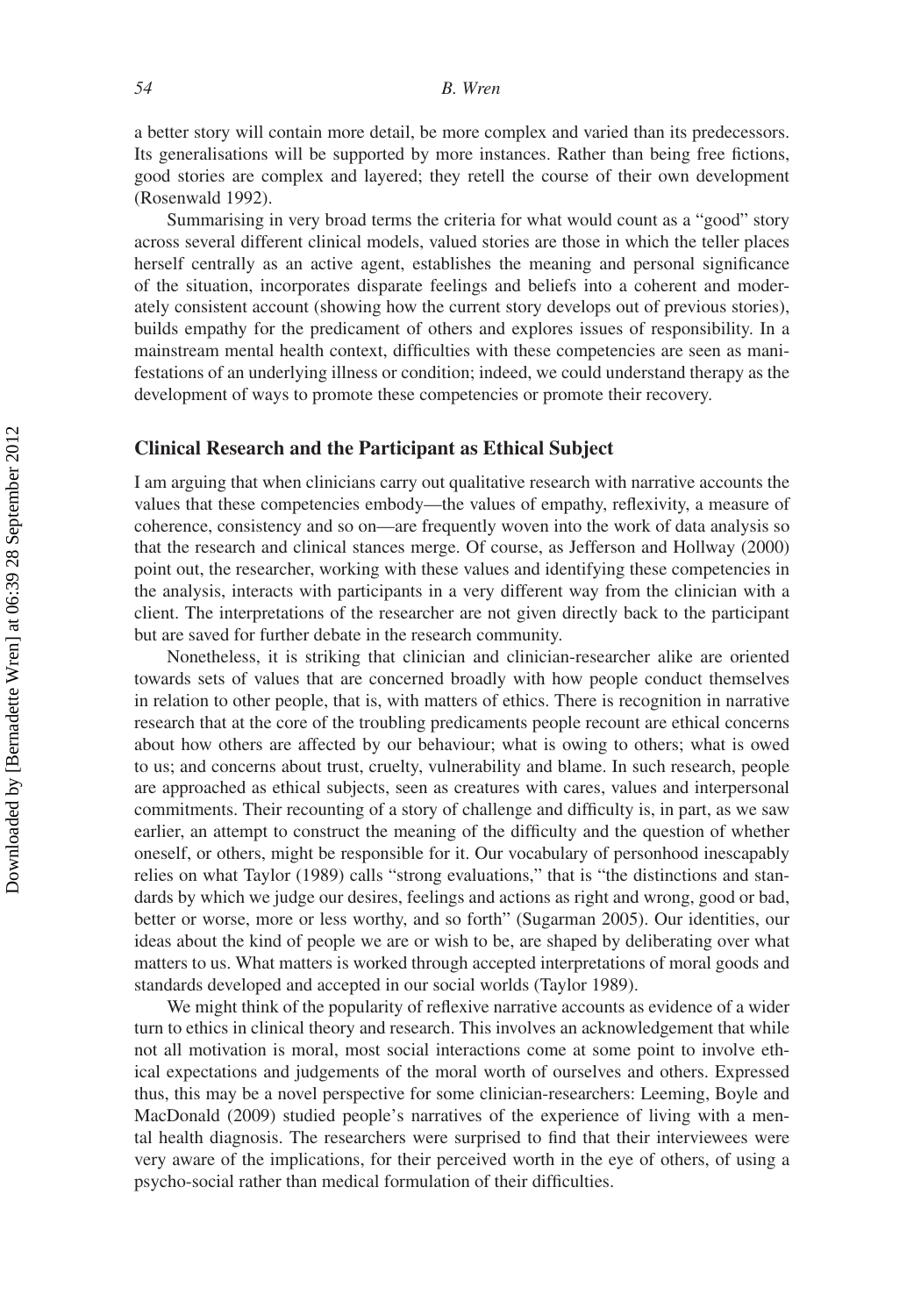## **Ethical Impulse in Psychology: Social Action as Morally Charged**

One way of conceptualising this capacity for ethical evaluation is as an evolutionary development emerging in a complex social niche: the idea that morality is one way that our species adapts to social living. Implicitly, Fonagy's work takes this evolutionary view and cites the capacity for Reflective Function (RF) as an *automatic* capacity triggered or enhanced under certain circumstances and constrained under others, not a conscious and deliberate achievement (Fonagy & Target 1998), although its recovery may of course involve a considerable amount of conscious deliberation in the therapy room. For Bruner as well, folk psychology has its roots in our evolutionary past. In line with this preferred conceptualisation of how ethical awareness develops, recent debates in moral psychology focus on the question of how far our ethical judgements are determined by, on the one hand, rapid, automatic emotional processing which has an evolutionary history and, on the other hand, a more time-consuming cognitive consideration of ends and means (e.g., Greene 2007).

This evolutionary perspective allows the researcher*/*clinician to acknowledge the power of moral discourse in human affairs whilst also being faithful to the way in which the meta-language of psychology as a discipline has gradually moved from the moral to the technical. The development of morally neutral descriptive terms within theories of mental distress has been an important step in freeing us from religious accounts of mental illness and helped to establish psychology as a natural science, eschewing blaming accounts of mental disturbance. Indeed, it has come to be seen as a key characteristic of mainstream psychology that it "renders social action neutral" (Baumann 1993), deeming it neither good nor bad, and measuring it against technical rather than moral criteria.

A profoundly contrasting way of thinking about this turn to ethics in clinical theory and research is to consider the ethical impulse as foundational and elemental. The work of Levinas (see Baumann 1993) has been influential in detailing the experience of the other as alien and unknowable, while the impulse to care for and reach out to the other is primary; its advantages for our own well-being should be irrelevant. He argues that the core of being a person requires recognition from the other and a capacity to put oneself in the other's place.

These different conceptualisations of the ethical impulse can only be hinted at here. My argument is that clinical researchers, in eliciting reflexive narrative accounts, give themselves the opportunity to engage in serious appreciation of social action as morally charged. They can do this in two distinct but related ways. First, as we have seen, they can bring their clinical evaluations—saturated with moral meanings—to bear in interpreting their material. Second, they can respond with genuine curiosity to the complex, idiosyncratic ethical preoccupations of their participants, alive to hearing something new about the "strong evaluations" endorsed by participants (whether conforming to or resisting mainstream normative values).

## **Recognising the Contingency of Researcher Values**

The first endeavour requires the researcher to evaluate the quality of a participant's narrative according to the values endorsed by the professional consensus. However, clinicians are not exempt from the necessity of establishing their integrity by showing reflexive awareness of the ethical assumptions they are bringing to the work. A commitment as a clinician to a set of high level abstract moral goods may distract the researcher from pursuing an understanding of the ways in which the participants make ethical judgements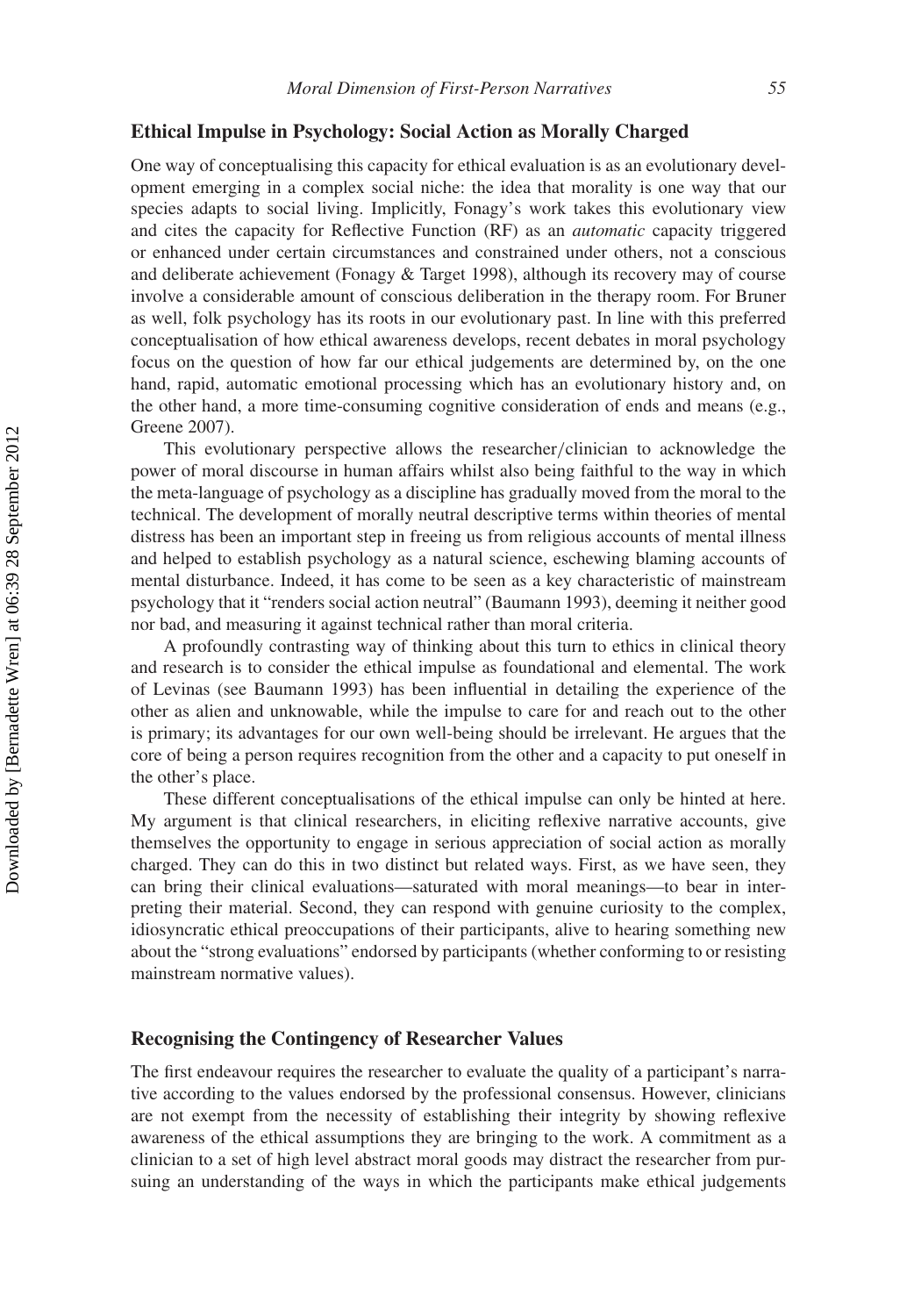about their own behaviours and the behaviour of others, especially if the participants and researcher inhabit different social niches. Narrative researchers need, in other words, to acknowledge the contingency of their values, rooted in a particular social context and class.

The vocabulary of morality in any moderately stable society may seem relatively fixed; nonetheless, the traditions within which we make commitments and judgments and the language we have to articulate them are not immutable. As Taylor (1989) reminds us, our moral predicaments have a history, and understanding this history can help us see the plurality of the goods we hold and the inevitable conflicts amongst them. Even if we are inclined to give up larger religious or philosophical meta-narratives, Rorty (1991) cautions us to hang on to those historical narratives which show our moral sources as partial, fallible and contingent. The dialogical, reflexive values and competencies I have identified as dominating clinical qualitative research may be billed as abstract universal goods but have in fact emerged within a particular cultural world. We cannot assume that our participants share a form of life where, for example, "agency" understood as "openness to relationship" is valued over "agency as self-containment" (Avdi 2005). Critics of the way that psychological expertise has increasingly become linked to authority concerning what it means to lead a good and worthwhile life (e.g., Rose 1996) are surely reminding us that the values the professional psychologist propounds, like self-reflexivity, increased responsibility-taking and appropriate self-discipline, are not timeless but may represent a universalising of the values from a distinct set of social conditions, what some have call middle-class values. Smail (1996) critiques the idea, linked to entrenched Western notions of the autonomous psychological self, that people can improve their subjective well-being by recognising the extent of their responsibility for their own mental troubles. Wood and Skeggs (2008), researching the narratives of people viewing reality television programmes, note how "just getting on with it" ("indefatigability") and "not moaning" were key values amongst working class viewers, black and white.

I am saying, with no great originality, that clinician-researchers, analysing complex narrative accounts, need to critically address their interpretations. Reflexive qualitative research entails this work of second-order interpretation or "double hermeneutics." The researcher's own assumptions and preconceptions need to be subject to careful selfscrutiny. There is a need for "the interpretation of *the frames of reference of observer and observed*, for mediation of their respective understandings" (Sayers 1992, in Alexandrov 2009, italics added).

## **Recognising the Moral Authority of Participants**

The second avenue open to reflexive qualitative researchers alive to the ethical dimension of narrative accounts is to address "the frame of reference of (the) observed" (Sayers 1992, in Alexandrov 2009). If qualitative clinical-researchers want to go beyond privileging their own interpretative viewpoints (however well scrutinised), they need to pay closer analytic attention to the way that people use language to reflect on the ethical dilemmas they face in their everyday lives. We require more studies taking a direct interest in the ordinary, unremarkable work of ethical accounting within a particular moral order. Researchers could become more curious about how their participants reason about their experiences of managing blame and criticism, identifying and negotiating around their contradictory moral impulses, pondering incompatible but equally legitimate responsibilities and wishes, disagreeing not only with others but with themselves. Of research interest would be the values that can be identified operating at a local level, that is, where "local" refers to particular cultural and social groupings, defined by gender or ethnicity, class or sexuality, or by their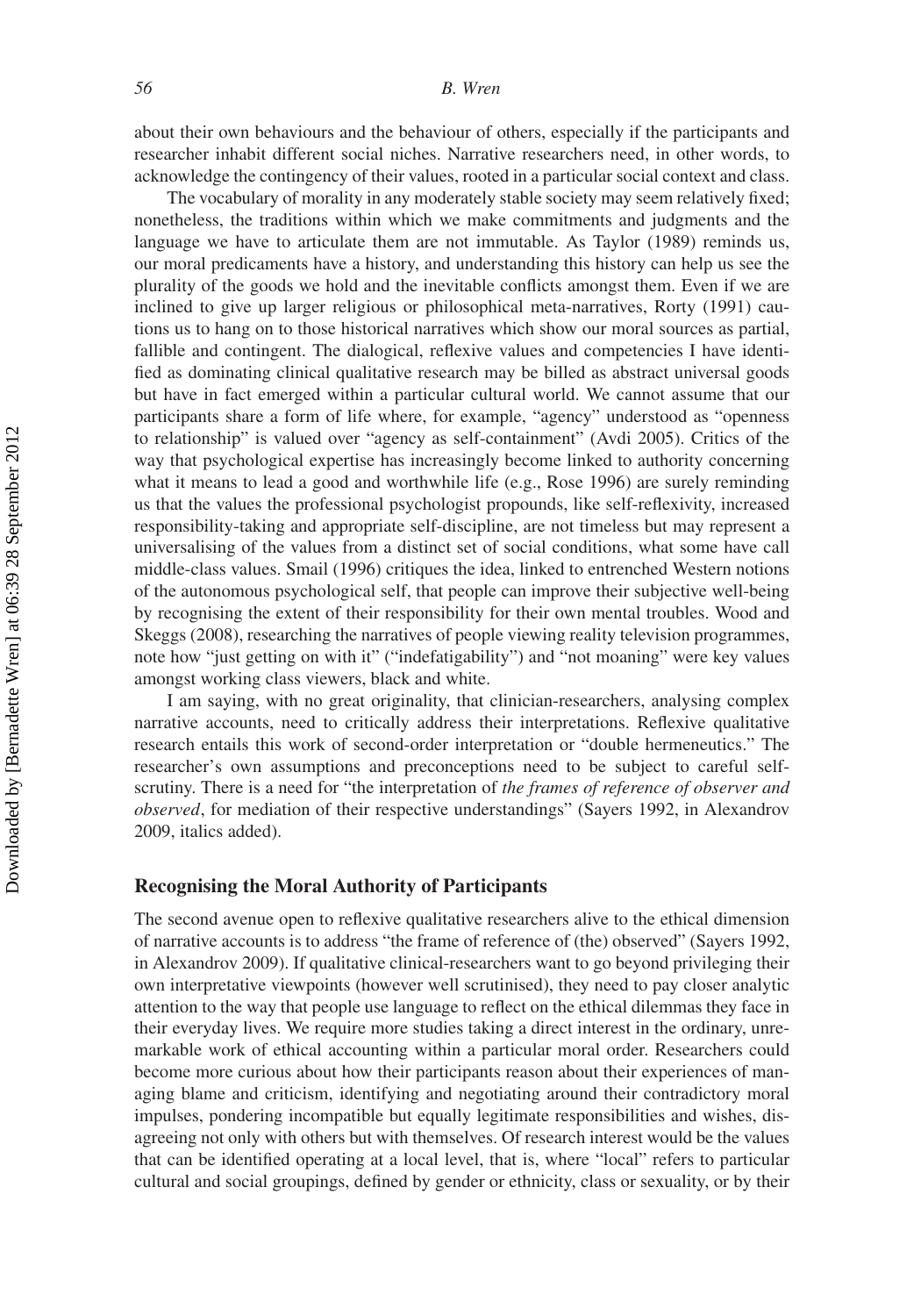location in relationships (as parent or child, therapist or patient), living in contexts with particular economic or structural features and facing particular life predicaments and challenges. While some narrators will refer to explicit moral rules or principles, researchers are just as likely to hear people working up what Rorty (1989) calls "a narrative of (our) own development, (our) idiosyncratic moral struggle, which is far more finely-textured, far more custom-tailored to (our) individual case, than the moral vocabulary which the philosophical tradition offers us" (Rorty 1989, p. 32).

## **Exploring the Moral Authority of the Researcher and the Researched**

Returning to the two extracts quoted earlier from my research on parents of transgender adolescents, I offer some observations on my earlier analysis and some brief illustrative comments on how a more locally-focused reading might proceed.

Reflecting now on my earlier analysis (Wren 2002), I note my focus on the duties and responsibilities conferred by the social discourses of parent and mother and my clinical evaluation of how well my interviewees were served by the positions they took up within these discourses, as well as the implications of these positions for their child's psychological well-being. I see how, as a clinician, I was especially interested in how much uncertainty each parent was able to tolerate with respect to her child's gender struggles and the different ways each parent reported on the conflicts they had experienced in attempting to come to terms with their child's claims. In my analysis I brought to bear a strong sense that a parent who was willing to expand her understanding of gender issues, to resist easy stereotypes and to embark on a painful journey of learning and self-examination would cope better with her child's anomalous gender identity, and respond less judgementally. Hence, I was especially interested in (and impressed by) Ben's mother's growing awareness of her own capacity for reflective self-knowledge. By contrast, I saw Olly's mother's assertion that it "*seems quite straightforward to me actually"* as a disavowal of any sustained reflexive thinking. In my reading, Olly's mother's wish for coherence and (moral) clarity triumphed at the expense of a more tentative and complex picture of her own ethical struggle.

When I attempt to consider more fully what the extracts reveal about the particular moral values and commitments of the two participants, I am conscious of the partiality of this earlier analysis and the knowing assumption that my clinical evaluation of their narratives offered an adequate exposition. Here I briefly sketch an alternative, potentially richer reading. Both mothers present their feeling for family, and their mothering role, as a clear source of moral identity. Their central moral concern is what is owing to someone they care about, someone who is in trouble. For both women, these responsibilities mobilise a moral platform of "acceptance" with respect to their child's gender identification.

For Olly's mother, being "our family" implies an ethical commitment to accepting Olly in his preferred gender role. Acceptance, however, is not unconditional; there is an explicit hierarchy of worth. He must meet certain criteria, such as being "*caring*" and "*good*." To also be "*intelligent"* and *"funny"* entitles him to further respect. She implies that a parent should initially contest what seem like rash or unwise choices in one's children. ("*It makes it sound as if we all went 'O alright Olly, fine.' It wasn't like that at all.")* But once a child's fundamental goodness and caring-ness are established, certain aspects of the self, such as gender identity, are deemed matters of personal privacy ("*his own business"*) and should not count for or against one in the evaluation of one's worth as a person. Consistent with these precepts, Olly's mother believes that it is irrelevant whether crossgender identification is an illness, an impulse or an identity issue ("*if that's the way Olly*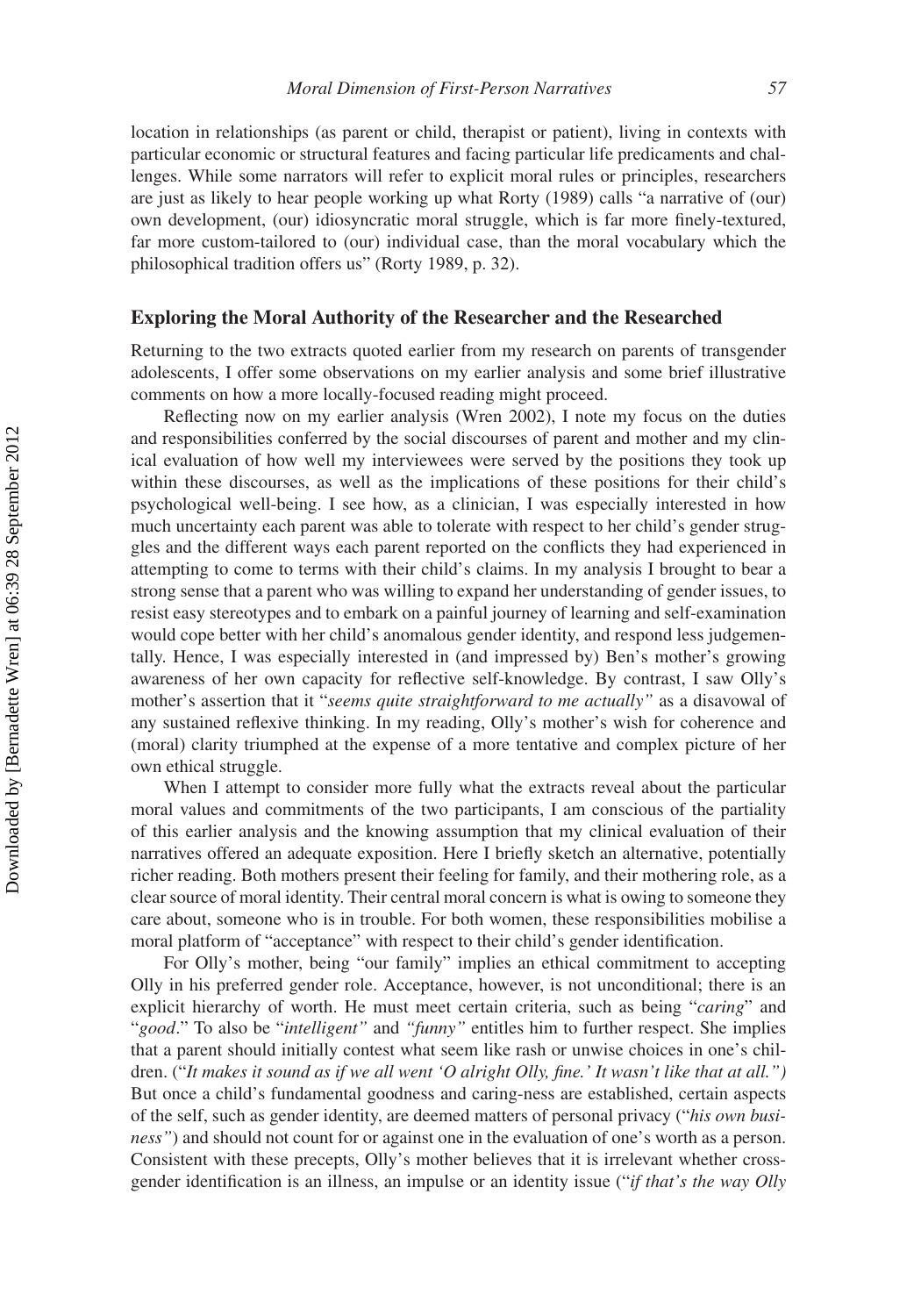#### *58 B. Wren*

*is ...... if that's what Olly wants or if that's what Olly needs or that's what Olly is, whatever word you choose. He's our family. It doesn't make any difference")*. It is not the business of the family to search for the meaning of the cross-gender identification, but to accord the young person privacy and support ("*accept him for who he is")*, assuming his good and caring qualities. The idea that this is a "straightforward" business can be seen as Olly's mother's moral insight, and not (as I first saw it) a defensive or glib dismissal of her own moral journey. Indeed, she makes little of her own struggle to accept Olly's transgenderism. One senses that she feels this would be a selfish preoccupation in the face of her child's need and suffering. There is no display of reflexive subjectivity; she makes no drama of the emotional labour of mothering (although she acknowledges that acceptance of Olly makes her life easier). There is only blame of those who are unkind and cruel to her child, and resistance to the negative value attributed to her child's problematic identity.

For Ben's mother, the moral imperative is to face up to things—the unknown, the unwelcome. She experiences a demand to be, or become, unselfish, to be ready to dismiss her conventional hopes and expectations ("*setting aside what I wanted*"). Selftransformation comes from the willingness to take time to listen properly, to "*learn a bit"* and not to run away. She finds new qualities in herself that enable this to happen. For her the situation is at once complex and simple, a struggle and yet a compellingly simple demand to "*just be there*." She articulates a range of moral platforms: we have evidence that she feels she can exercise something like rational and independent moral choice *("I think I saw Ben as being very isolated without my support and I thought 'that's not right.'"*). But there is also evidence of her knowing what it is like to find out about herself in times of trouble *("I was amazed that I would be the sort of person that would think that I'd be able to be in that position. ... Um, I think I'd run away from things in the past"*) (see Meyers 2004).

In these extracts (and indeed in the interviews as a whole), neither mother entertains the notion that responsibility for the transgenderism belongs with her, with the family or with the young person. Nor do they use dependance on a medical explanation of gender dysphoria to resist blame. They seem to have little time, unlike clinicians, for pondering causal explanations or psychological formulations; that is not their job. Being "*utterly parental"* involves accepting the child as he or she is. Their prejudice is in favour of seeing their young person's certainty and stubbornness as a guarantee of the integrity of their gender claims.

In this attempt to read more sensitively the moral position of the two mothers, I am struck that the values so favoured by clinicians are only patchily apparent in these extracts. Unlike clinicians, they are not, or are no longer, searching for explanations of psychological trouble rooted in deficiencies of self, for example, deficiencies of agency or self-reflexivity. Where these mothers might regard themselves deficient would be only in a lack of readiness to grasp the importance of the child's suffering, to support and accept him. Their moral authority resides in a fervent, and in some ways self-denying, reading of maternal loyalty. Yet in my initial analysis, I did not consider whether Olly's mother's reluctance to gaze inward was itself a moral stance.

## **Conclusion**

Of course these two approaches to analysing narratives—evaluating narratives as a reflexive clinician and exploring participants' own ethical stances—are not exclusive but complementary. A researcher needs to be reflexively accountable for her own evaluations while also deferring to the moral authority of the person whose story is being represented.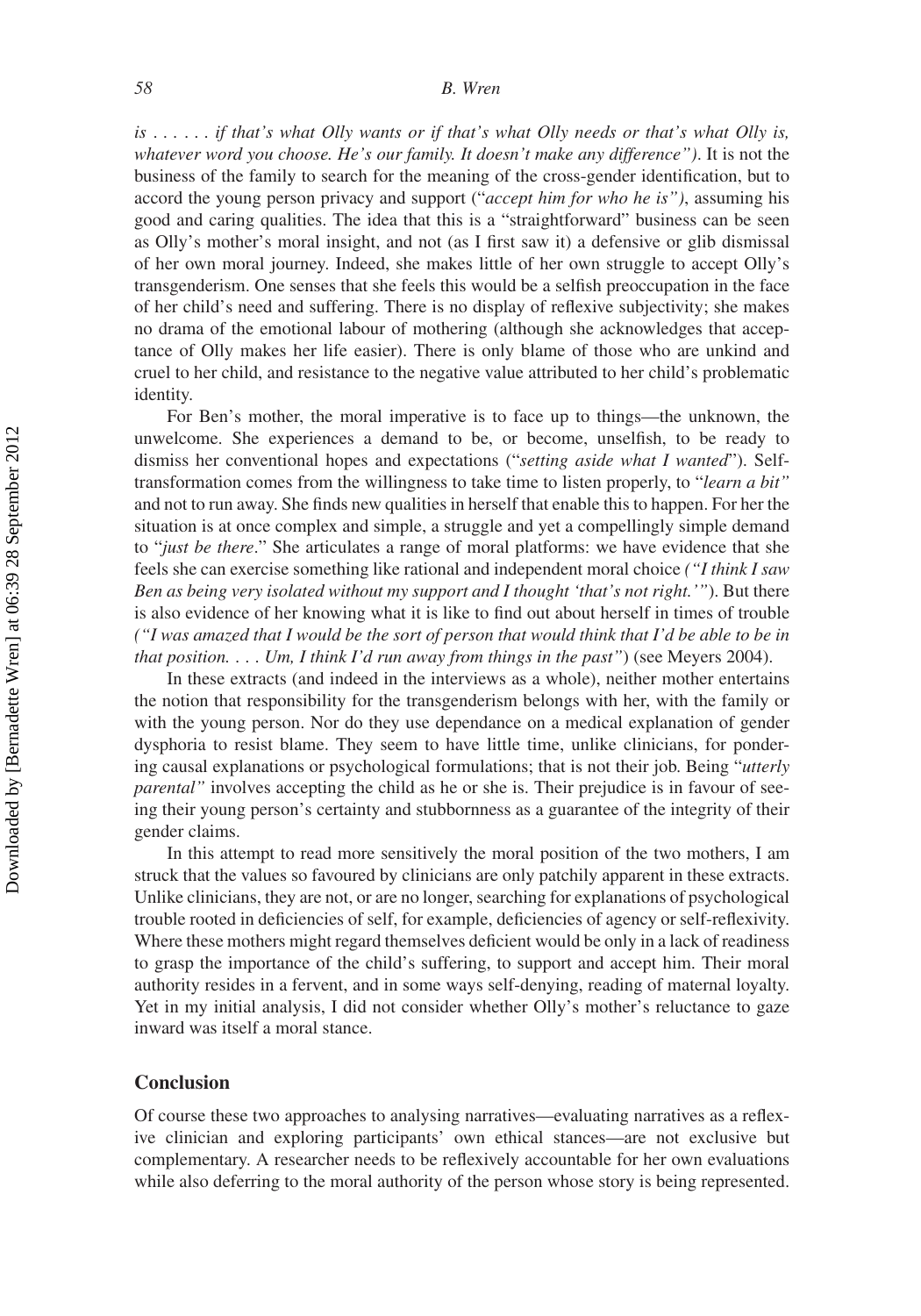With an emphasis on co-constructing the final reading of the text, the researcher*/*author should, while feeling entitled to make her own interpretation, also commit to thinking reflexively about her position and demonstrating sustained curiosity about the hierarchy of goods revealed in her participants' moral accounting. Reflexivity involves not simply an engagement in a process of self-examination about one's own moral stances but also a concern for one's accountability to one's participants.

Clinicians enjoy qualitative narrative research, I have argued, because it allows them to take an essentially interpretative stance, using their clinical skills to evaluate the quality and substance of narratives they elicit. But clinical-researchers have rival professional loyalties. Their commitment to a social science perspective requires them to be curious about the logic of their participants' accounts and reflexive about their own interpretations. As clinicians they also feel a pull towards judging the contribution of a participant's account to their putative psychological well-being. This may lead clinician-researchers to fail to do justice to the "lived moral life" (Brinkmann 2004) of their participants, to privilege their own strong evaluations to the point of indifference to the way different ethical stances may be operating in the participants' narratives. They may show too much judgement and not enough curiosity. We need to be consistently aware that a *quadruple* hermeneutic is operating: the participant judges the meaning and worth of her own actions, beliefs and intentions, then the participant's evaluations are judged by the clinician. Research that focuses on the moral particularity of each participant could itself help us both in understanding the way that ethical reasoning guides action, grasping how participants' uncertainties are expressed in the vocabulary of moral choice and in deepening our scrutiny of the meaningfulness and relevance of our preferred clinical judgments and the ethical biases they reveal.

## **References**

- Alexandrov, H 2009, 'Experiencing knowledge: the vicissitudes of the research journey', in S Clarke & P Hoggett (eds.), *Researching beneath the surface: psycho-social research methods in practice*, pp. 29–49, Karnac Books, London.
- Allen, GA & Fonagy, P 2006, *Handbook of mentalisation-based treatment*, John Wiley & Sons Ltd., Chichester, UK.
- Atkinson, P 1997, 'Narrative turn or blind alley?', *Qualitative Health Research*, vol. 7, no. 3, pp. 325–44.
- Avdi, E 2005, 'Negotiating a pathological identity in clinical dialogue: discourse analysis of a family therapy', *Psychology and Psychotherapy: Theory, Research and Practice*, vol. 78, no. 4, pp. 493–511.
- Baumann, Z 1993, *Postmodern ethics*, Blackwell, Oxford.
- Brinkmann, S 2004, 'The topography of moral ecology', *Theory and Psychology*, vol. 14, no. 1, pp. 57–80.
- Bruner, J 1990, *Acts of meaning*, Harvard University Press, Cambridge, MA.
- Burck, C 2005, 'Comparing qualitative research methodologies for systemic research: the use of grounded theory, discourse analysis and narrative analysis', *Journal of Family Therapy*, vol. 27, pp. 238–63.
- Byng-Hall, J 1995, *Re-writing family scripts*, Guildford Press, London.
- Dallos, R 2006, *Attachment narrative therapy*, Open University Press, Milton Keynes, UK.
- Donovan, M 2009, 'Reflecting processes and reflective functioning: shared concerns and challenges in systemic and psychoanalytic therapeutic practice', in CF Laskas & D Pocock (eds.), *Systems and psychoanalysis: contemporary integrations in family therapy*, pp. 149–65, Karnac, London.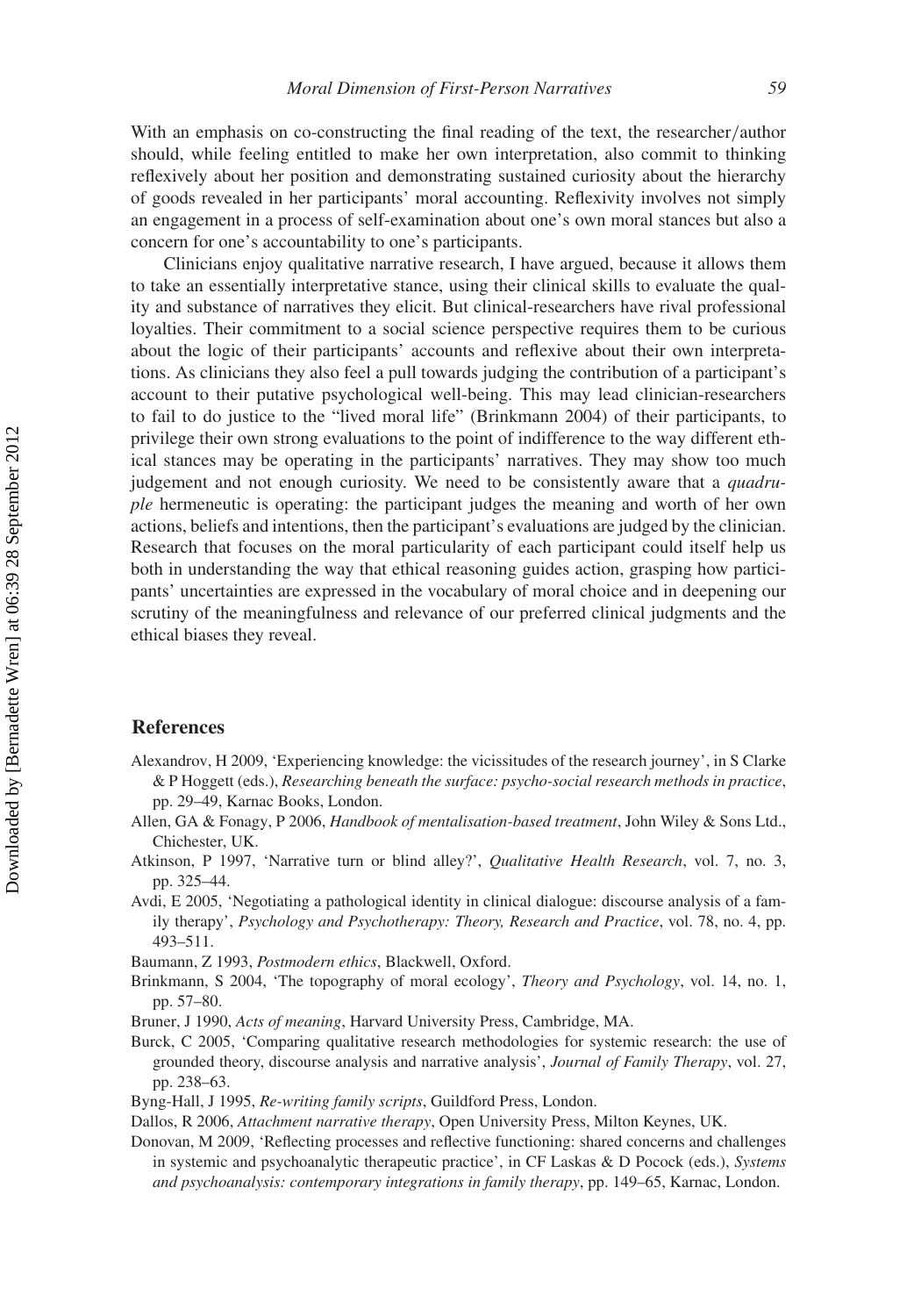- Fonagy, P, Steele, H & Steele, M 1991, 'Maternal representations of attachment during pregnancy predicts the organisation of mother-infant attachment at one year of age', *Child Development*, vol. 62, pp. 892–905.
- Fonagy, P, Steele, M, Moran, G, Steele, M & Higgitt, AC 1991, 'The capacity for understanding mental states: the reflective self in parent and child and its significance for security of attachment', *Infant Mental Health Journal*, vol. 13, pp. 200–16.
- Fonagy, P & Target, M 1997, 'Reflective-functioning manual, version 4.1, for application to adult attachment interviews', in possession of University College, London.
- Fonagy, P & Target, M 1998, 'Mentalisation', *Psychoanalytic Dialogues*, vol. 8, no. 1, pp. 89–114.
- Frank, A 1998, 'Just listening: narrative and deep illness', *Families Systems and Health*, vol. l6, no. 3, pp. 197–212.
- George, C, Kaplan, N & Main, M 1985, 'The adult attachment interview', in possession of Department of Psychology, University of California, Berkeley, CA.
- Gough, B & Madill, A 2007, 'Diversity and subjectivity within qualitative psychology', Real life methods working paper, University of Manchester, viewed 24 September 2008, http://www. reallifemethods.ac.uk/research/wps/
- Greene, JD 2007, 'The secret joke of Kant's soul', in W Sinnott-Armstrong (ed.), *Moral psychology, vol. 3: the neuroscience of morality*: *emotion, disease, and development*, pp. 35–79, MIT Press, Cambridge, MA.
- Jefferson, T & Hollway, W 2000, *Doing qualitative research differently: free association, narrative and the interview method*, Sage, London.
- Leeming, D, Boyle, M & MacDonald, J 2009, 'Accounting for psychological problems: how userfriendly are psychosocial formulations', *Clinical Psychology Forum*, vol. 200, pp. 12–7.
- Lysaker, PH, Lancaster, RS & Lysaker, JT 2003, 'Narrative transformation as an outcome in the psychotherapy of schizophrenia', *Psychology and Psychotherapy: Theory, Research and Practice*, vol. 76, pp. 285–99.
- Meyers, DT 2004, 'Narrative and moral life', in C Calhoun (ed.), *Setting the moral compass: essays by women philosophers*, Oxford University Press, Oxford.
- Potter, J & Hepburn, A 2005, 'Qualitative interviews in psychology: problems and possibilities', *Qualitative Research in Psychology*, vol. 2, no. 2, pp. 309–25.
- Rorty, R 1989, *Contingency, irony and solidarity*, Cambridge University Press, Cambridge.
- Rorty, R 1991, *Essays on Heidegger and others*, Cambridge University Press, Cambridge.
- Rose, N 1996, *Governing the soul: the shaping of the private self* , 2nd edn, Free Associations Books, London.
- Rosenwald, G 1992, 'Conclusion: reflections of narratives of understanding', in G Rosenwald & R Ochberg (eds.), *Storied lives: the cultural politics of self-understanding*, Yale University Press, New Haven, CT.
- Schafer, R 1992, *Retelling a life: narration and dialogue in psychoanalysis*, Basic Books, New York.
- Shotter, J 1993, *Conversational realities*, Sage Publications, London.
- Smail, D 1996, *How to survive without psychotherapy*, Constable, London.
- Stern, S, Doolan, M, Staples, E, Szmukler, GL & Eisler, I 1999, 'Disruption and reconstruction: narrative insights into the experience of family members caring for a relative diagnosed with serious mental illness', *Family Process*, vol. 38, pp. 353–69.

Sugarman, J 2005, 'Persons and moral agency', *Theory and Psychology*, vol. 15, pp. 793–811.

- Taylor, C 1989, 'The person', in M Carrithers, S Collins & S Lukes (eds.), *The category of the person: anthropology, philosophy, history*, Cambridge University Press, Cambridge.
	- —— 1989, *Sources of the self: the making of the modern identity*, Harvard University Press, Cambridge, MA.
- Walsh, F 2006, *Strengthening Family Resilience*, The Guilford Press, New York.
- White, M 2007, *Maps of narrative practice*, WW Norton & Co., New York.

Flaskas, C 2009, 'Narrative, meaning-making and the unconscious', in C Flaskas & D Pocock (eds.), *Systems and psychoanalysis: contemporary integrations in family therapy*, Karnac, London.